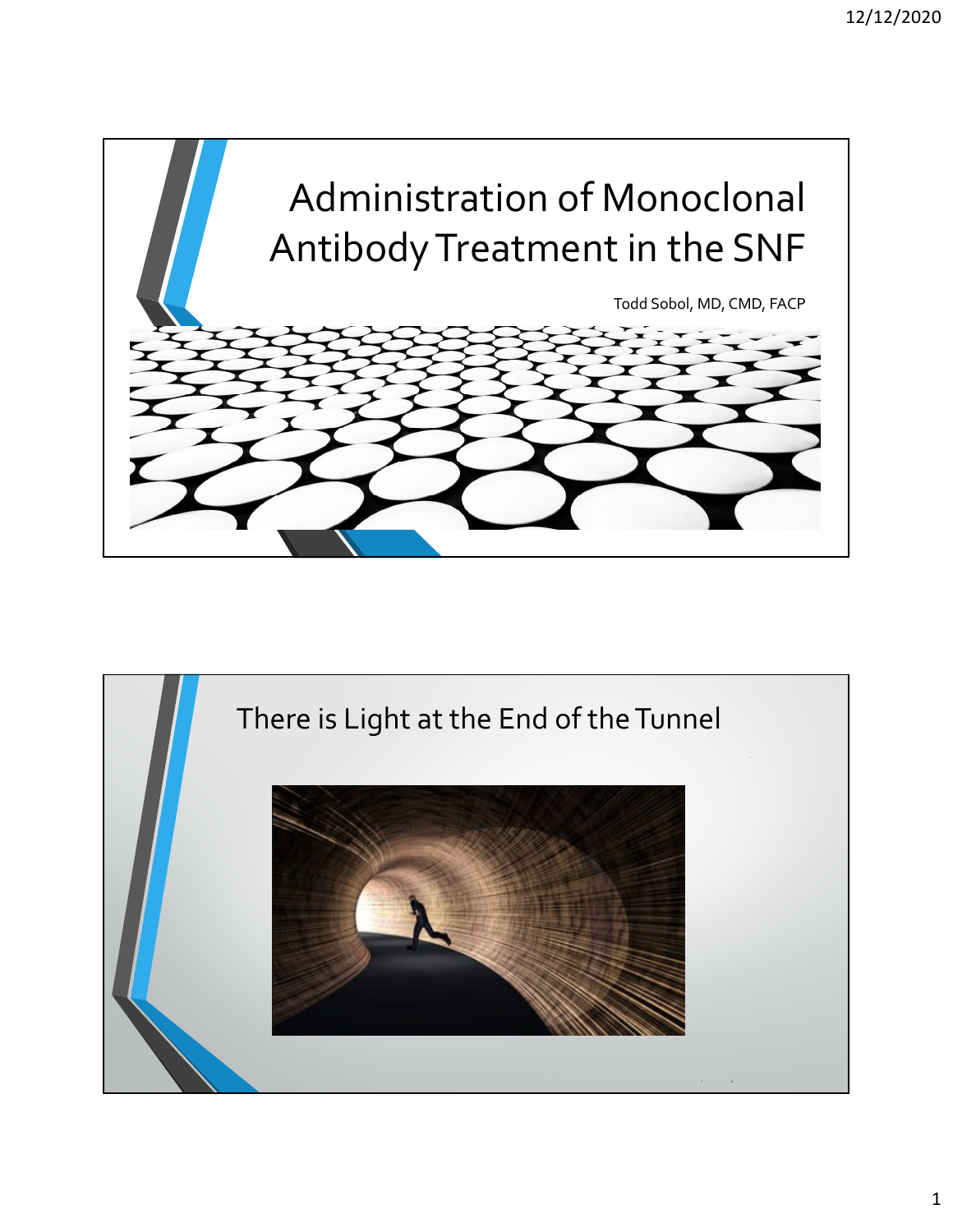

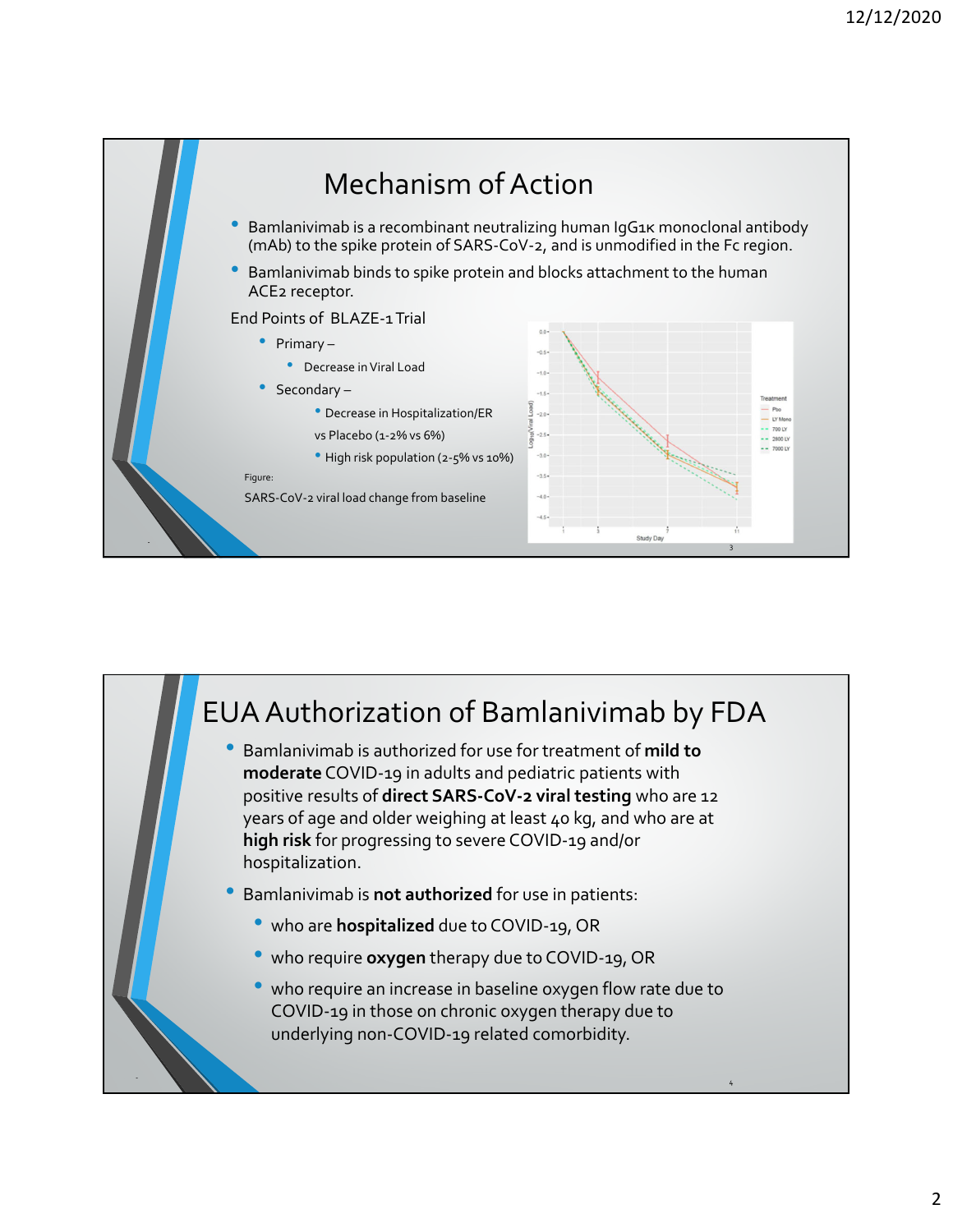

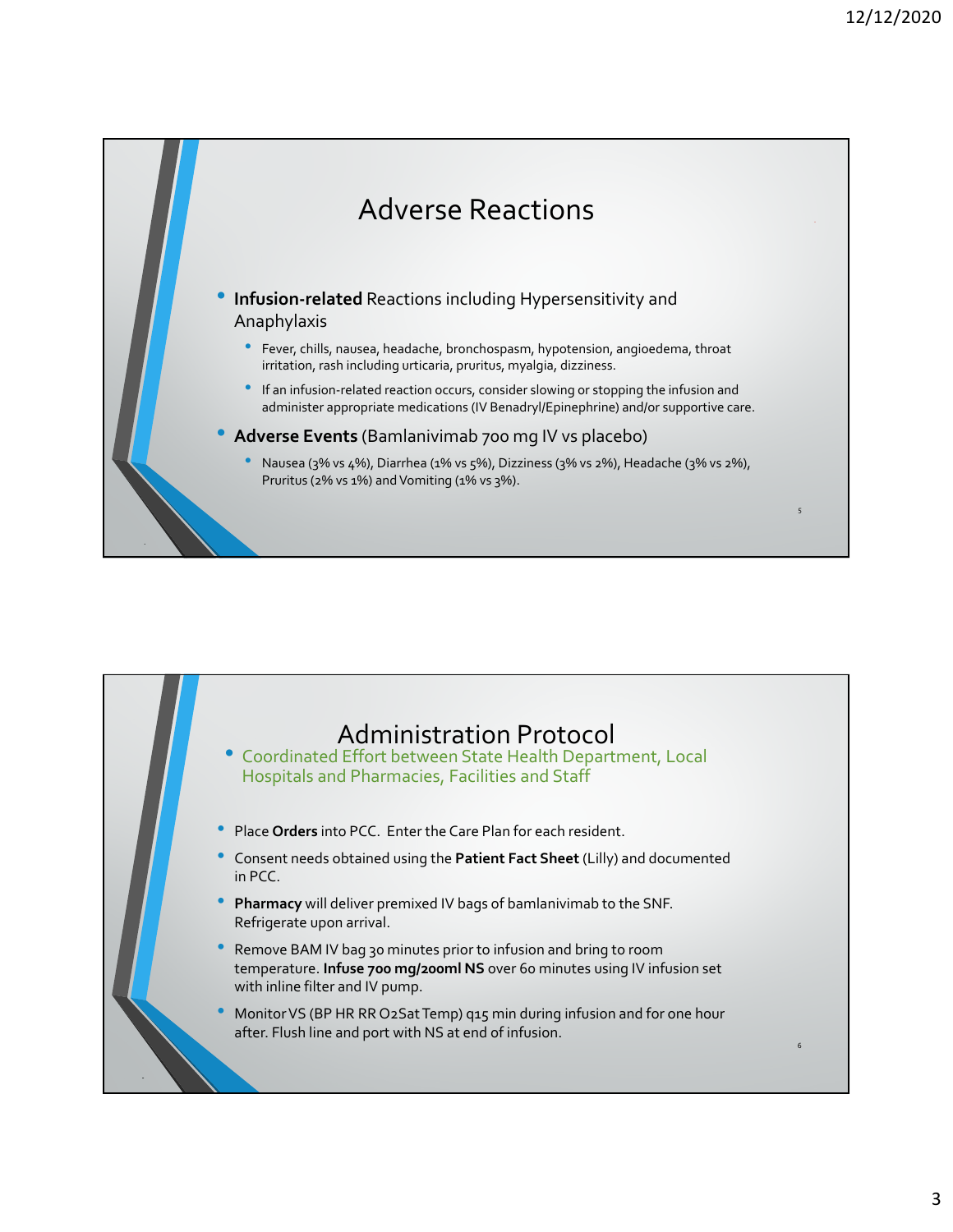

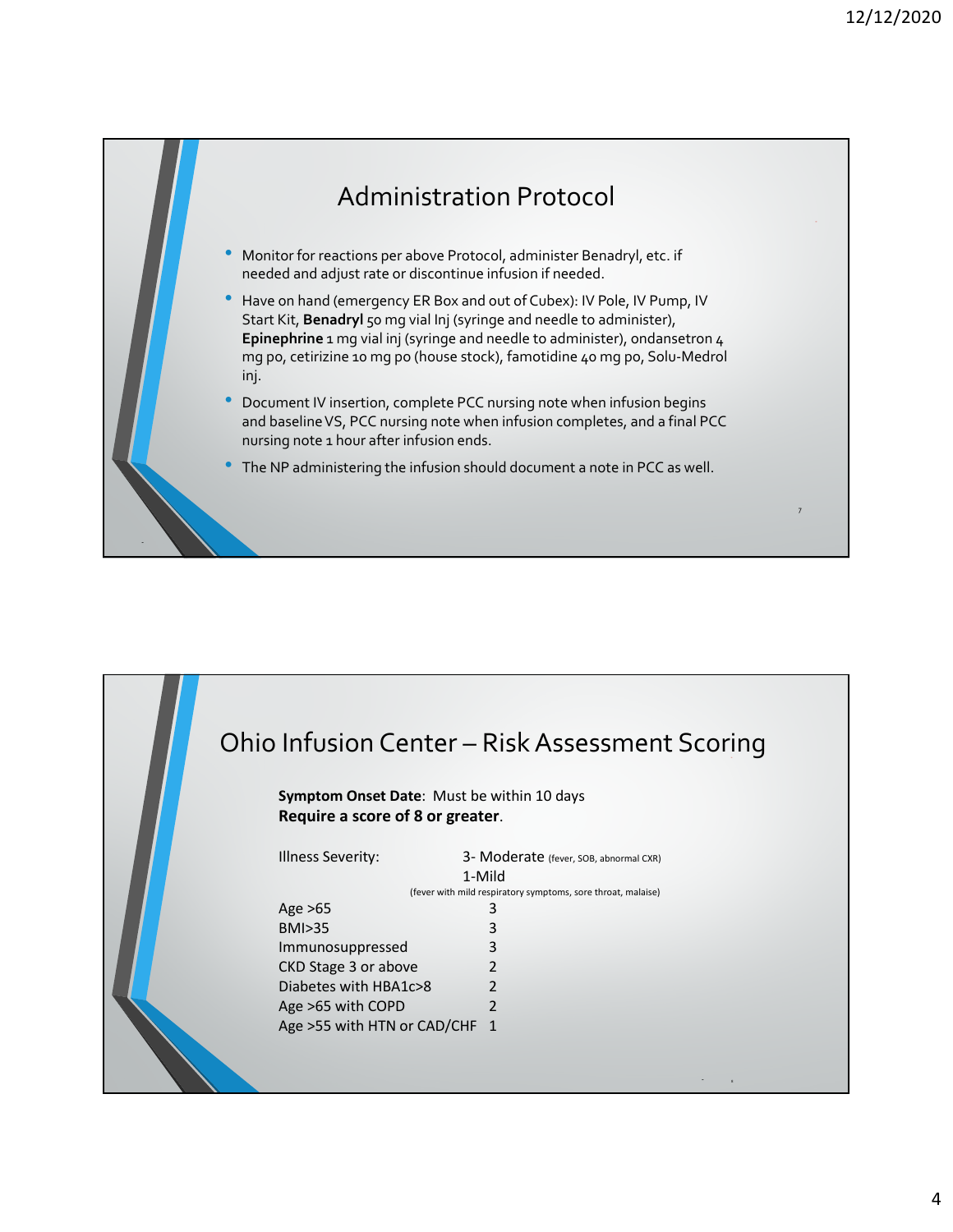

|  |                                                                                                                                                                                                                                                                         | <b>Bamlanivimab (EUA use)</b>                  |              |
|--|-------------------------------------------------------------------------------------------------------------------------------------------------------------------------------------------------------------------------------------------------------------------------|------------------------------------------------|--------------|
|  | <b>Penn</b> Medicine<br>■ 高3點                                                                                                                                                                                                                                           | Physician Referral and Prescription Order Form |              |
|  | <b>Home Infusion Therapy</b>                                                                                                                                                                                                                                            | Complete and Fax to (610) 992-3950             |              |
|  |                                                                                                                                                                                                                                                                         |                                                |              |
|  | <b>Patient Information:</b>                                                                                                                                                                                                                                             |                                                |              |
|  | Name                                                                                                                                                                                                                                                                    | Date of Birth //                               |              |
|  | Sex: DM DF Weight ____ kg Height ____ cm                                                                                                                                                                                                                                | Room Number:                                   |              |
|  | Drug Allergies:                                                                                                                                                                                                                                                         |                                                | $\bullet$    |
|  | Is patient able to provide consent? $\Box$ Yes $\Box$ No                                                                                                                                                                                                                |                                                | $\mathbf{x}$ |
|  | If no, name of Guardian/Legally authorized representative:                                                                                                                                                                                                              |                                                |              |
|  | Phone #:                                                                                                                                                                                                                                                                |                                                |              |
|  | Diagnosis:                                                                                                                                                                                                                                                              | <b>Significant PMH:</b>                        |              |
|  | COVID-19                                                                                                                                                                                                                                                                | <b>Diabetes</b>                                |              |
|  |                                                                                                                                                                                                                                                                         |                                                |              |
|  | Date symptoms presented                                                                                                                                                                                                                                                 | Hypertension                                   |              |
|  | Date COVID-19 test performed                                                                                                                                                                                                                                            | Dialysis/CKD                                   |              |
|  | Date COVID-19 test resulted                                                                                                                                                                                                                                             | Immunocompromised/receiving treatment          |              |
|  | □ EUA Medication information reviewed with patient/caregiver including emergency use authorization, potential side<br>effects, and infusion related reactions                                                                                                           |                                                |              |
|  | <b>Patient Facility Information:</b>                                                                                                                                                                                                                                    |                                                |              |
|  | <b>Facility Name</b>                                                                                                                                                                                                                                                    |                                                |              |
|  |                                                                                                                                                                                                                                                                         |                                                |              |
|  | City<br>$\overline{a}$<br>State                                                                                                                                                                                                                                         | Zip code                                       |              |
|  | <b>Bamlanivimab Orders:</b><br>Administer bamlanivimab 700mg IV over at least 60 minutes via dial-a-flo<br>Dispense: One dose<br>NO REFILLS                                                                                                                             |                                                |              |
|  | Dispense anaphylaxis kit as follows to manage infusion reactions:<br>Epinephrine 0.3mg/0.3 ml IM to anterior thigh every 15 min PRN anaphylaxis. Dispense 2 doses,<br>Diphenhydramine 50 mg IM or IV slowly over 5 minutes as needed for anaphylaxis. Dispense 2 doses. |                                                |              |
|  | Dispense ancillary supplies and equipment needed to provide this home infusion therapy.                                                                                                                                                                                 |                                                |              |
|  | Ordering Physician or Nurse Practitioner Information:                                                                                                                                                                                                                   |                                                |              |
|  | Physician or Nurse Practitioner Full Name: Name: Name: Name: Name: Name: Name: Name: Name: Name: Name: Name: Name: Name: Name: Name: Name: Name: Name: Name: Name: Name: Name: Name: Name: Name: Name: Name: Name: Name: Name:                                          |                                                |              |
|  |                                                                                                                                                                                                                                                                         |                                                |              |
|  |                                                                                                                                                                                                                                                                         |                                                |              |
|  | City State Zip                                                                                                                                                                                                                                                          |                                                |              |
|  |                                                                                                                                                                                                                                                                         |                                                |              |
|  | Fax<br>Phone                                                                                                                                                                                                                                                            |                                                | 10           |
|  | MD/NP Signature (Required)                                                                                                                                                                                                                                              | Date:                                          |              |
|  | If Verbal order: Received by:                                                                                                                                                                                                                                           | Read back & confirmed on:                      |              |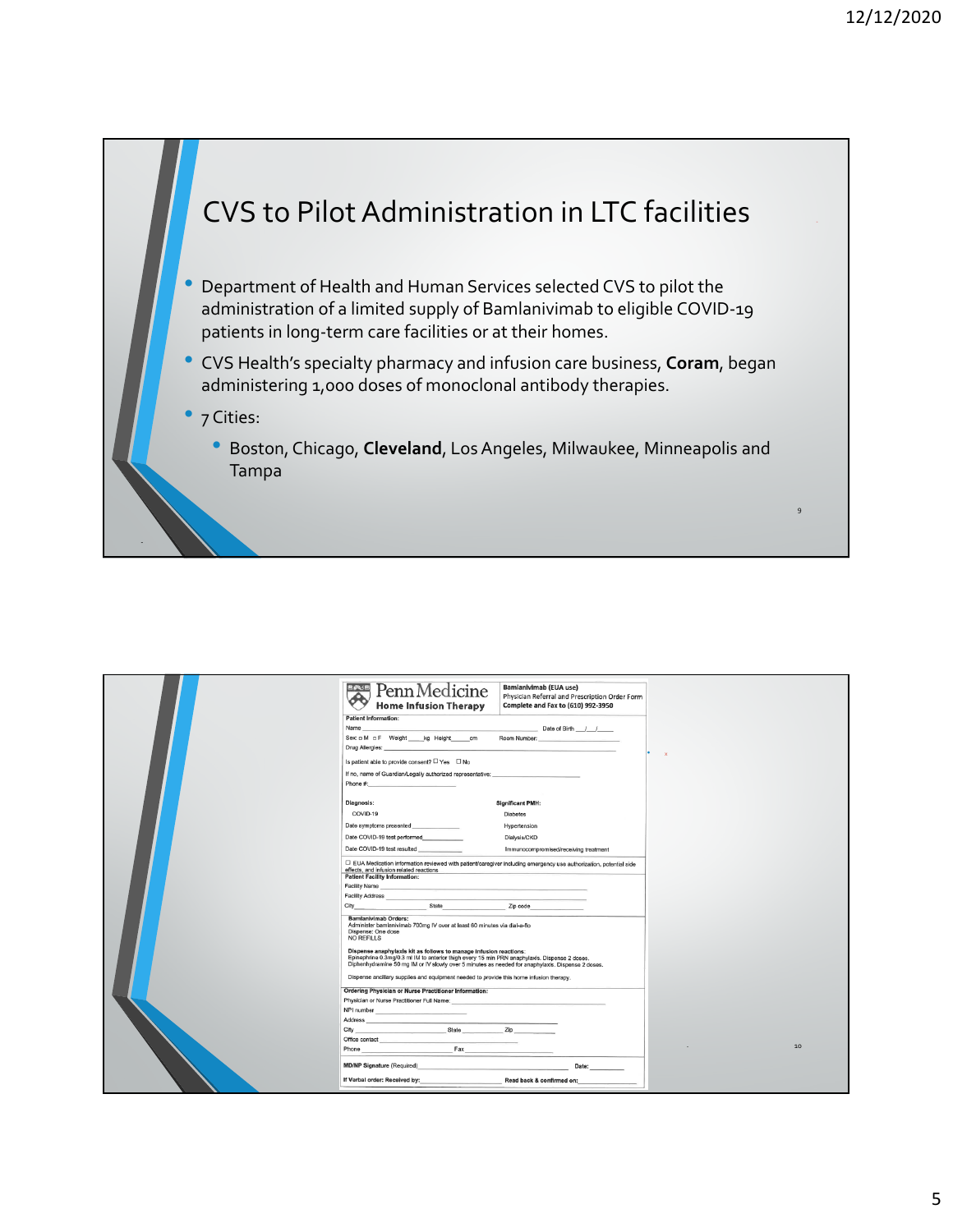11

## **UnitedHealth, Eli Lilly partner to study Bamlanivimab**

- UnitedHealth will enroll 500,000 Medicare Advantage members who are diagnosed with COVID in the study and follow them through their treatment via daily symptom tracking and in‐home testing.
- For those who need Bamlanivimab, the drug will be administered via home infusion.
- Patients who volunteer for the study will be directed to download Optum's ProtectWell app and complete questionnaires each day.Those with symptoms will take an in-home test for COVID-19, and those who are positive will be contacted by an Optum infusion nurse to schedule a treatment.
- For the study, patients will receive the therapy with no copay for the drug or infusion services

‐